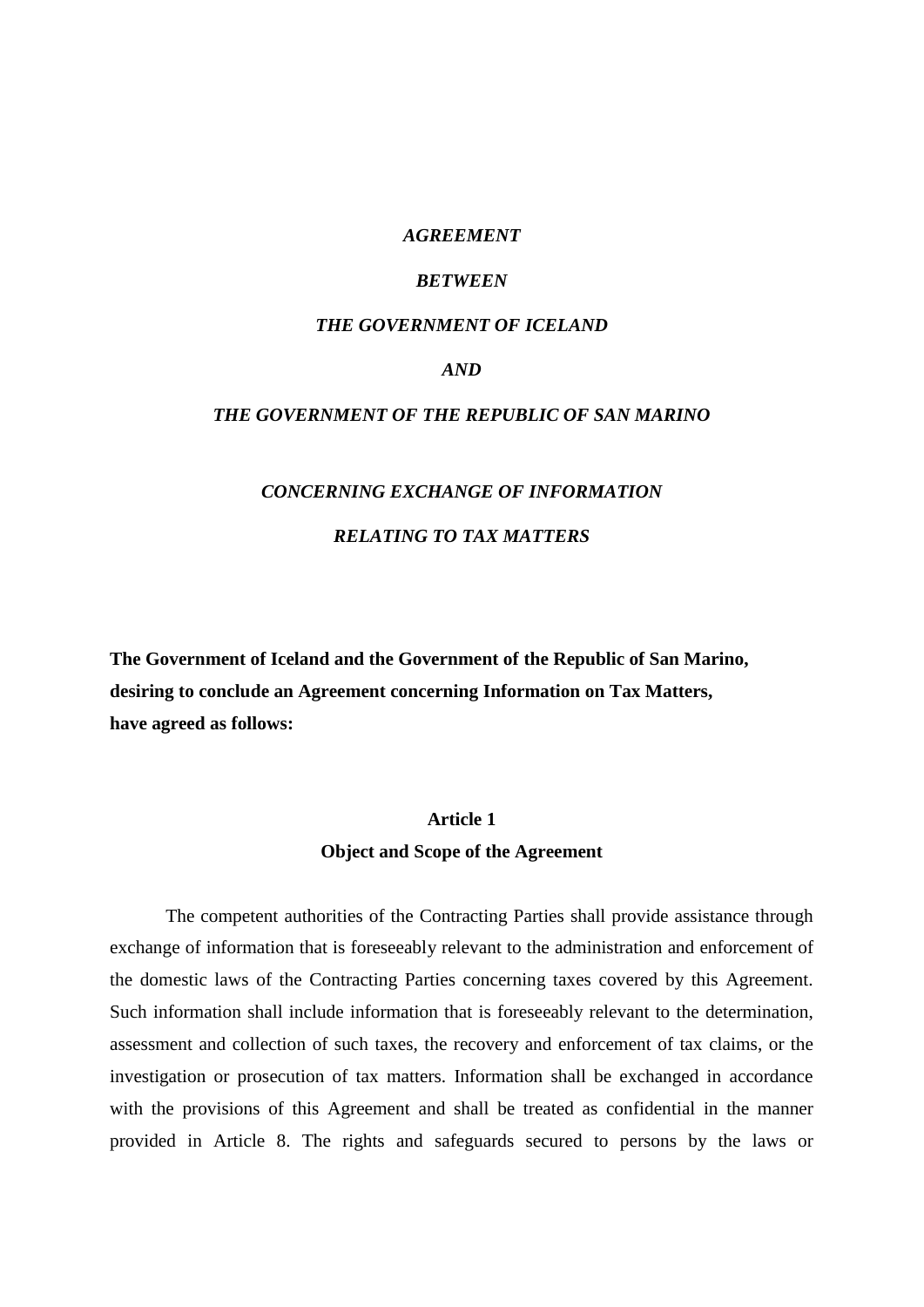administrative practice of the requested Party remain applicable to the extent that they do not unduly prevent or delay effective exchange of information.

# **Article 2**

### **Jurisdiction**

A requested Party is not obligated to provide information which is neither held by its authorities nor in the possession or control of persons who are within its territorial jurisdiction.

## **Article 3**

## **Taxes Covered**

- 1. This Agreement shall apply to the following taxes imposed by the Contracting Parties:
	- a) in the case of San Marino: the General Income Tax which is levied:
		- (i) on individuals;
		- (ii) on bodies corporate and proprietorship;
	- b) in the case of Iceland:
		- (i) the income taxes to the state (tekjuskattar ríkissjóðs);
		- (ii) the communal income tax (útsvar til sveitarfélaganna); and
		- (iii) the value added tax (virðisaukaskattur).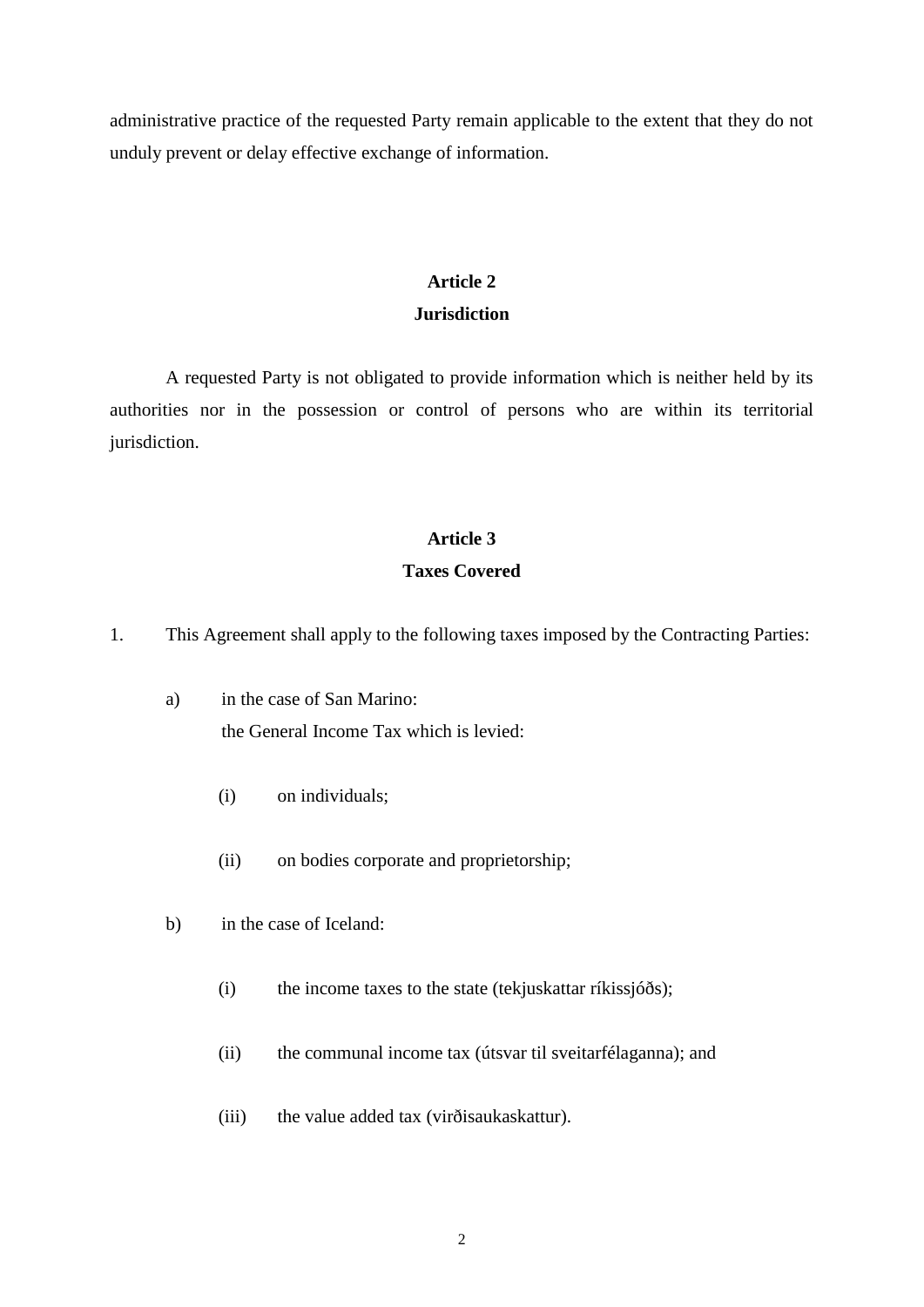2. This Agreement shall also apply to any identical or any substantially similar taxes imposed after the date of signature of the Agreement in addition to or in place of the existing taxes. The competent authorities of the Contracting Parties shall notify each other of any substantial changes to the taxation and related information gathering measures covered by the Agreement.

## **Article 4 Definitions**

- 1. For the purposes of this Agreement, unless otherwise defined:
	- a) the term "Contracting Party" means the Republic of San Marino or Iceland as the context requires;
	- b) the term "San Marino" means the territory of the Republic of San Marino, including any other area within which the Republic of San Marino, in accordance with international law, exercises sovereign rights or jurisdiction;
	- c) the term "Iceland" means Iceland and, when used in a geographical sense, means the territory of Iceland, including its territorial sea, and any area beyond the territorial sea within which Iceland, in accordance with international law, exercises jurisdiction or sovereign rights with respect to the sea bed, its subsoil and its superjacent waters, and their natural resources;
	- d) the term "competent authority" means:
		- (i) in San Marino, the Ministry of Finance;
		- (ii) in Iceland, the Minister of Finance or the Minister's authorised representative;
	- e) the term "person" includes an individual, a company and any other body of persons;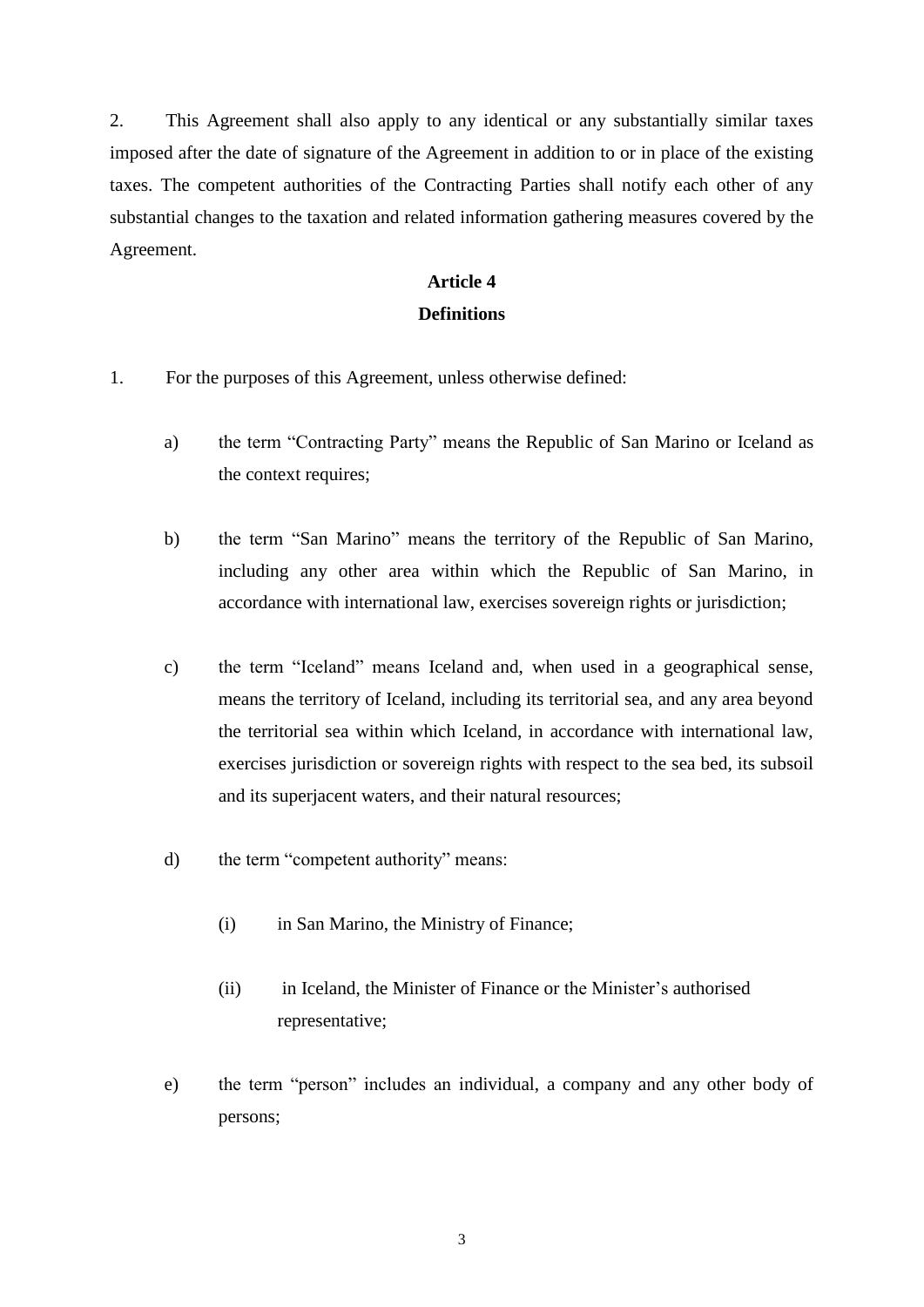- f) the term "company" means any body corporate or any entity that is treated as a body corporate for tax purposes;
- g) the term "publicly traded company" means any company whose principal class of shares is listed on a recognised stock exchange provided its listed shares can be readily purchased or sold by the public. Shares can be purchased or sold "by the public" if the purchase or sale of shares is not implicitly or explicitly restricted to a limited group of investors;
- h) the term "principal class of shares" means the class or classes of shares representing a majority of the voting power and value of the company;
- i) the term "recognised stock exchange" means any stock exchange agreed upon by the competent authorities of the Contracting Parties;
- j) the term "collective investment fund or scheme" means any pooled investment vehicle, irrespective of its legal form. The term "public collective investment fund or scheme" means any collective investment fund or scheme provided the units, shares or other interests in the fund or scheme can be readily purchased, sold or redeemed by the public. Units, shares or other interests in the fund or scheme can be readily purchased, sold or redeemed "by the public" if the purchase, sale or redemption is not implicitly or explicitly restricted to a limited group of investors;
- k) the term "tax" means any tax to which the Agreement applies;
- l) the term "applicant Party" means the Contracting Party requesting information;
- m) the term "requested Party" means the Contracting Party requested to provide information;
- n) the term "information gathering measures" means laws and administrative or judicial procedures that enable a Contracting Party to obtain and provide the requested information;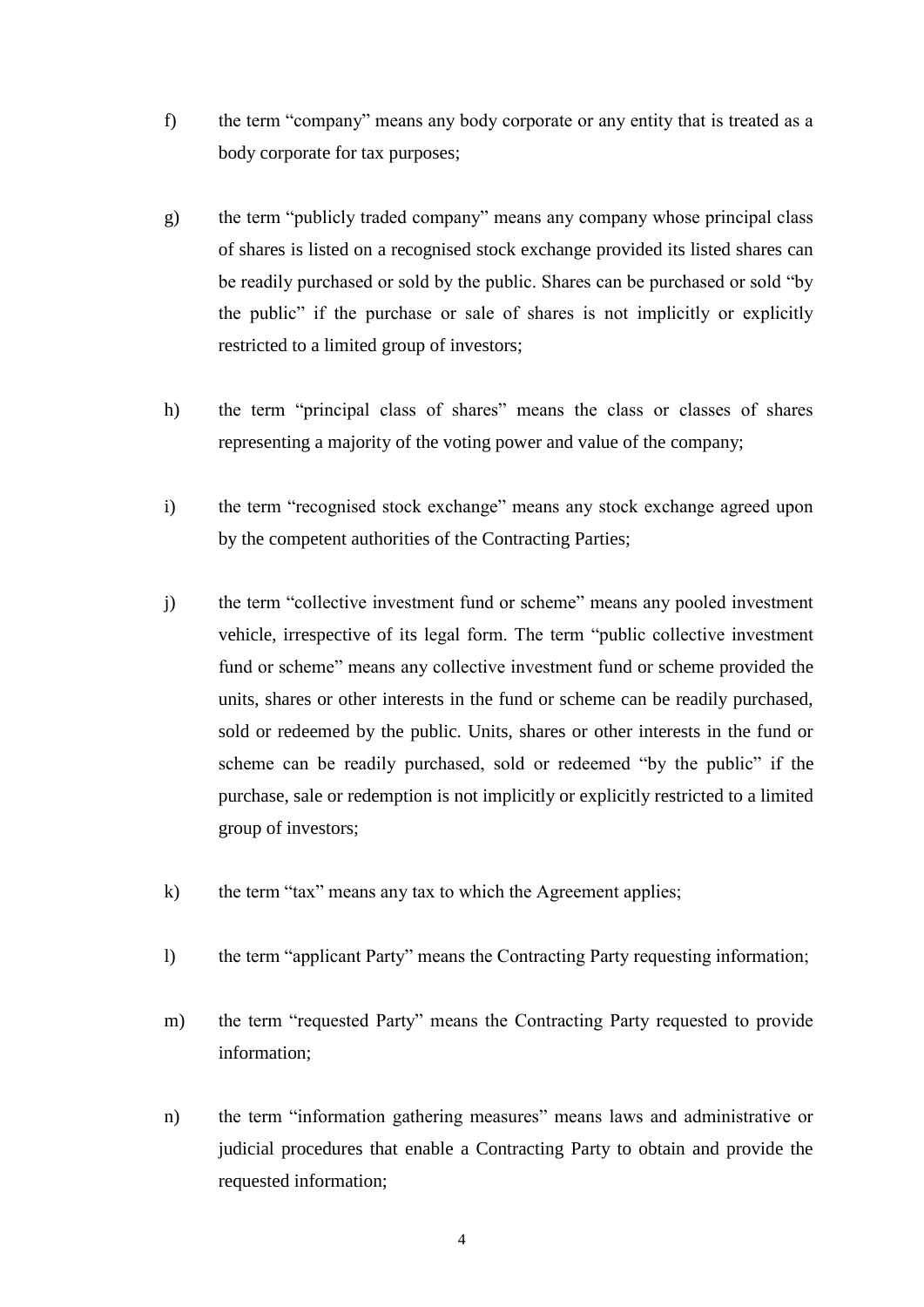- o) the term "information" means any fact, statement or record in any form whatever;
- p) the term "criminal tax matters" means tax matters involving intentional conduct which is liable to prosecution under the criminal laws of the applicant Party;
- q) the term "criminal laws" means all criminal laws designated as such under domestic law irrespective of whether contained in the tax laws, the criminal code or other statutes.

2. As regards the application of this Agreement at any time by a Contracting Party, any term not defined therein shall, unless the context otherwise requires, have the meaning that it has at that time under the law of that Party, any meaning under the applicable tax laws of that Party prevailing over a meaning given to the term under other laws of that Party.

# **Article 5 Exchange of Information upon Request**

1. The competent authority of the requested Party shall provide upon request information for the purposes referred to in Article 1. Such information shall be exchanged without regard to whether the conduct being investigated would constitute a crime under the laws of the requested Party if such conduct occurred in the requested Party.

2. If the information in the possession of the competent authority of the requested Party is not sufficient to enable it to comply with the request for information, that Party shall use all relevant information gathering measures to provide the applicant Party with the information requested, notwithstanding that the requested Party may not need such information for its own tax purposes.

3. If specifically requested by the competent authority of an applicant Party, the competent authority of the requested Party shall provide information under this Article, to the

5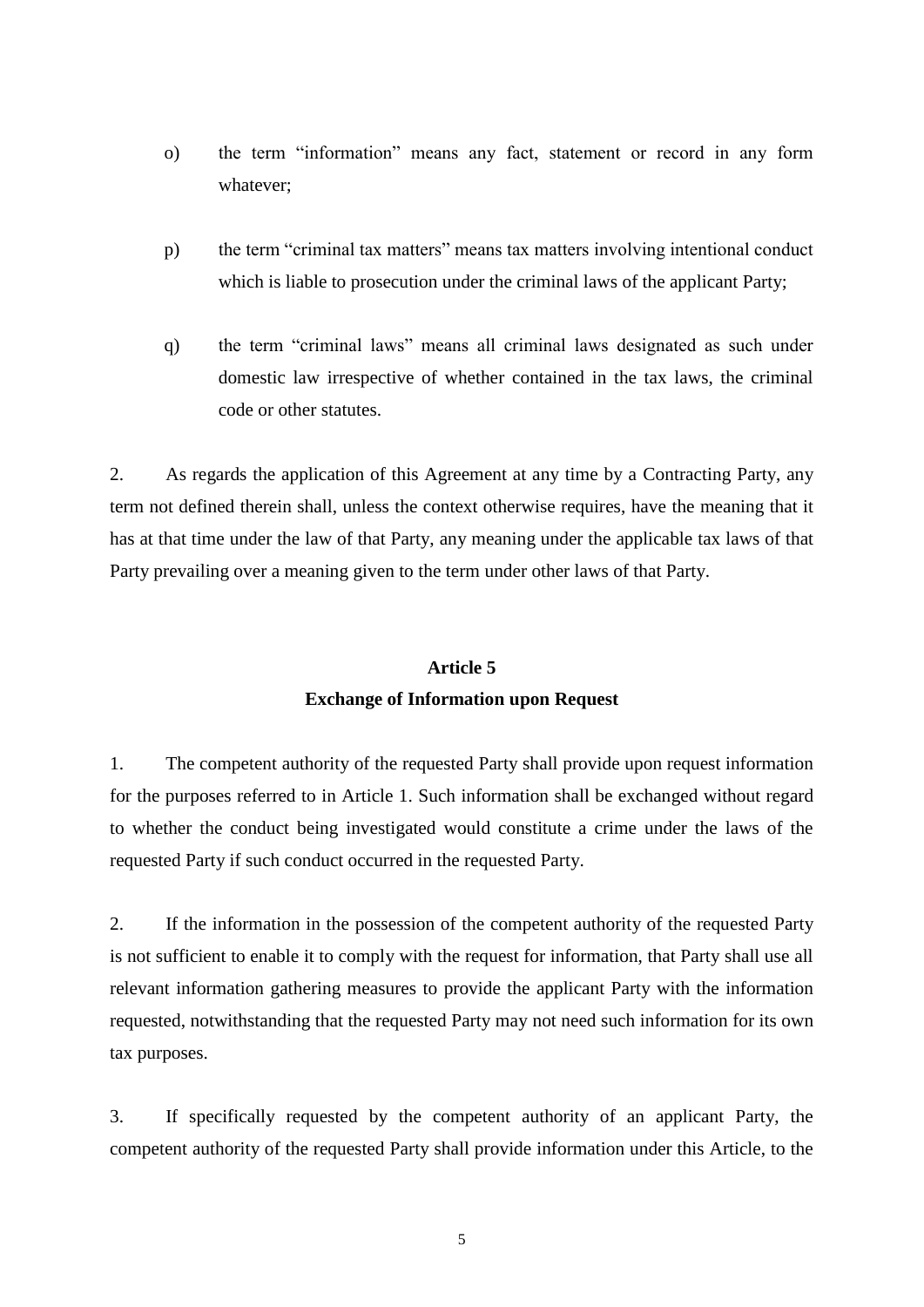extent allowable under its domestic laws, in the form of depositions of witnesses and authenticated copies of original records.

4. Each Contracting Party shall ensure that its competent authorities for the purposes specified in Article 1 of the Agreement, have the authority to obtain and provide upon request:

- a) information held by banks, other financial institutions, and any person acting in an agency or fiduciary capacity including nominees and trustees;
- b) information regarding the ownership of companies, partnerships, trusts, foundations, "Anstalten" and other persons, including, within the constraints of Article 2, ownership information on all such persons in an ownership chain; in the case of trusts, information on settlors, trustees and beneficiaries; and in the case of foundations, information on founders, members of the foundation council and beneficiaries. Further, this Agreement does not create an obligation on the Contracting Parties to obtain or provide ownership information with respect to publicly traded companies or public collective investment funds or schemes unless such information can be obtained without giving rise to disproportionate difficulties.

5. The competent authority of the applicant Party shall provide the following information to the competent authority of the requested Party when making a request for information under the Agreement to demonstrate the foreseeable relevance of the information to the request:

- a) the identity of the person under examination or investigation;
- b) a statement of the information sought including its nature and the form in which the applicant Party wishes to receive the information from the requested Party;
- c) the tax purpose for which the information is sought;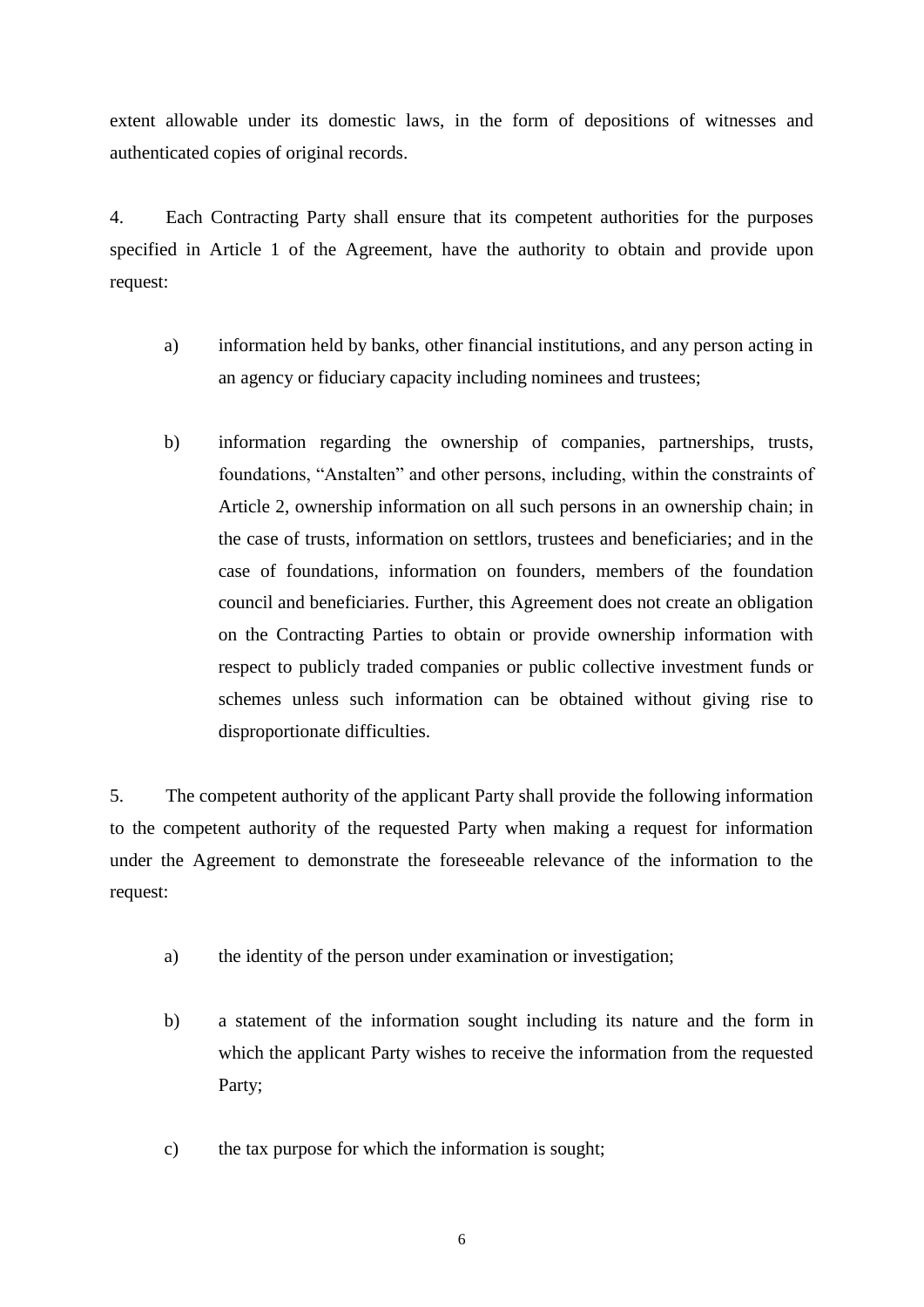- d) grounds for believing that the information requested is held in the requested Party or is in the possession or control of a person within the jurisdiction of the requested Party;
- e) to the extent known, the name and address of any person believed to be in possession of the requested information;
- f) a statement that the request is in conformity with the law and administrative practices of the applicant Party, that if the requested information was within the jurisdiction of the applicant Party then the competent authority of the applicant Party would be able to obtain the information under the laws of the applicant Party or in the normal course of administrative practice and that it is in conformity with this Agreement;
- g) a statement that the applicant Party has pursued all means available in its own territory to obtain the information, except those that would give rise to disproportionate difficulties.

6. The competent authority of the requested Party shall forward the requested information as promptly as possible to the applicant Party. To ensure a prompt response, the competent authority of the requested Party shall:

- a) Confirm receipt of a request in writing to the competent authority of the applicant Party and shall notify the competent authority of the applicant Party of deficiencies in the request, if any, within 60 days of the receipt of the request.
- b) If the competent authority of the requested Party has been unable to obtain and provide the information within 90 days of receipt of the request, including if it encounters obstacles in furnishing the information or it refuses to furnish the information, it shall immediately inform the applicant Party, explaining the reason for its inability, the nature of the obstacles or the reasons for its refusal.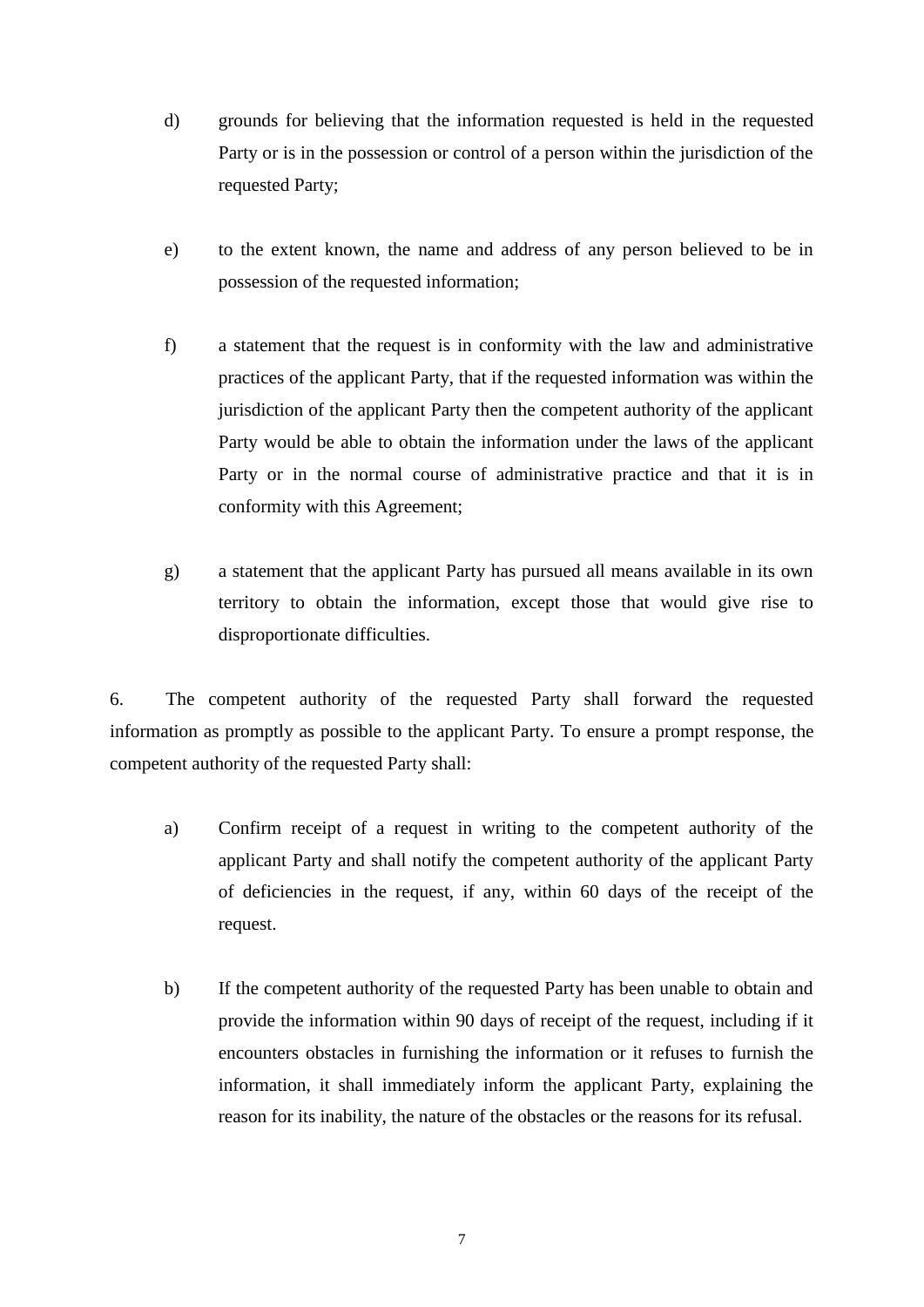#### **Article 6**

#### **Tax Examinations Abroad**

1. A Contracting Party may allow representatives of the competent authority of the other Contracting Party to enter the territory of the first-mentioned Party to interview individuals and examine records with the written consent of the persons concerned. The competent authority of the second-mentioned Party shall notify the competent authority of the firstmentioned Party of the time and place of the meeting with the individuals concerned.

2. At the request of the competent authority of one Contracting Party, the competent authority of the other Contracting Party may allow representatives of the competent authority of the first-mentioned Party to be present at the appropriate part of a tax examination in the second-mentioned Party.

3. If the request referred to in paragraph 2 is acceded to, the competent authority of the Contracting Party conducting the examination shall, as soon as possible, notify the competent authority of the other Party about the time and place of the examination, the authority or official designated to carry out the examination and the procedures and conditions required by the first-mentioned Party for the conduct of the examination. All decisions with respect to the conduct of the tax examination shall be made by the Party conducting the examination.

## **Article 7 Possibility of Declining a Request**

1. The requested Party shall not be required to obtain or provide information that the applicant Party would not be able to obtain under its own laws for purposes of the administration or enforcement of its own tax laws. The competent authority of the requested Party may decline to assist where the request is not made in conformity with this Agreement.

2. The provisions of this Agreement shall not impose on a Contracting Party the obligation to supply information which would disclose any trade, business, industrial, commercial or professional secret or trade process. Notwithstanding the foregoing,

8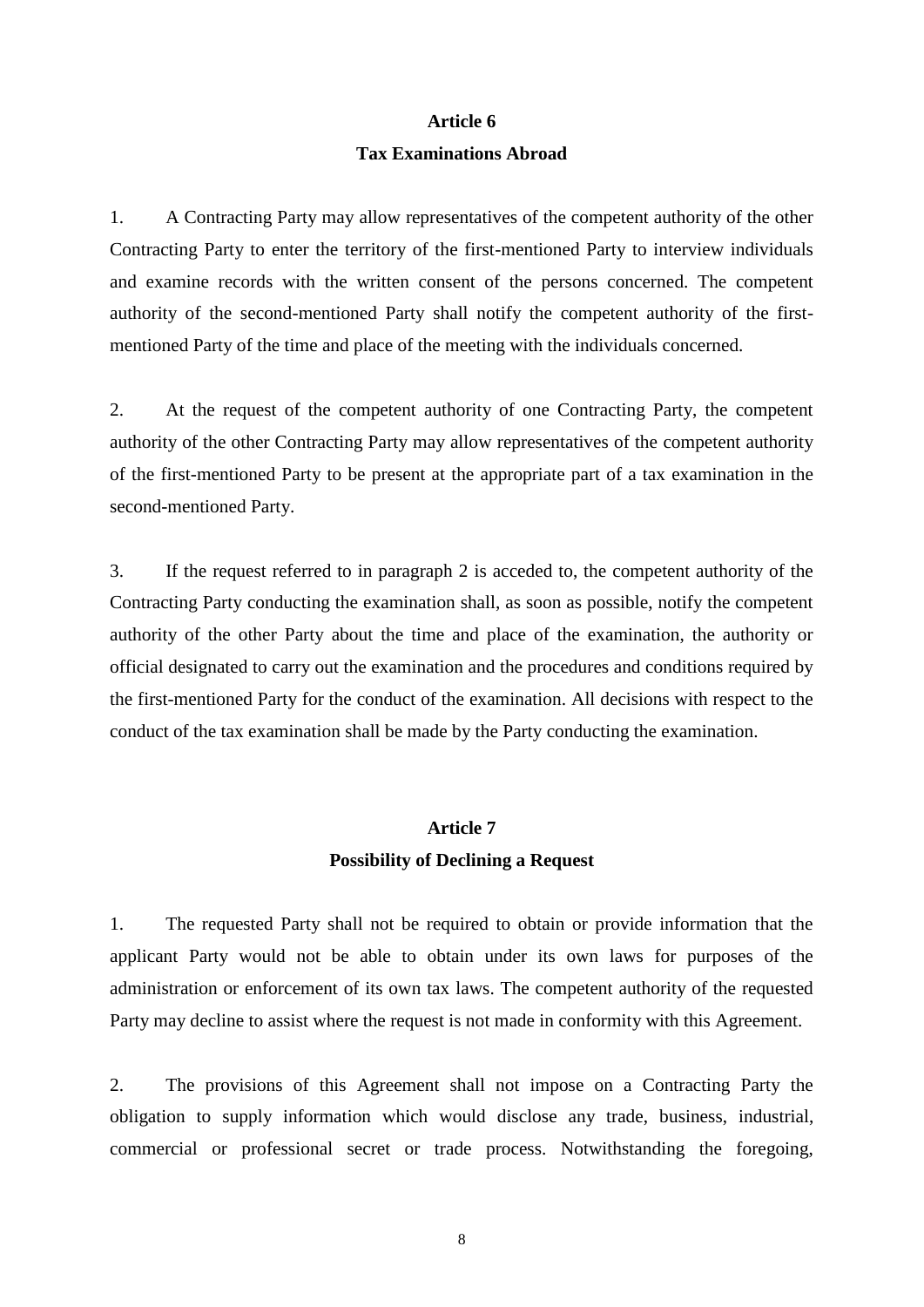information of the type referred to in Article 5, paragraph 4 shall not be treated as such a secret or trade process merely because it meets the criteria in that paragraph.

3. The provisions of this Agreement shall not impose on a Contracting Party the obligation to obtain or provide information, which would reveal confidential communications between a client and an attorney, solicitor or other admitted legal representative where such communications are:

a) produced for the purposes of seeking or providing legal advice, or

b) produced for the purposes of use in existing or contemplated legal proceedings.

4. The requested Party may decline a request for information if the disclosure of the information would be contrary to public policy (ordre public).

5. A request for information shall not be refused on the ground that the tax claim giving rise to the request is disputed.

6. The requested Party may decline a request for information if the information is requested by the applicant Party to administer or enforce a provision of the tax law of the applicant Party, or any requirement connected therewith, which discriminates against a national of the requested Party as compared with a national of the applicant Party in the same circumstances.

## **Article 8 Confidentiality**

Any information received by a Contracting Party under this Agreement shall be treated as confidential and may be disclosed only to persons or authorities (including courts and administrative bodies) in the jurisdiction of the Contracting Party concerned with the assessment or collection of, the enforcement or prosecution in respect of, or the determination of appeals in relation to, the taxes imposed by a Contracting Party. Such persons or authorities shall use such information only for such purposes. They may disclose the information in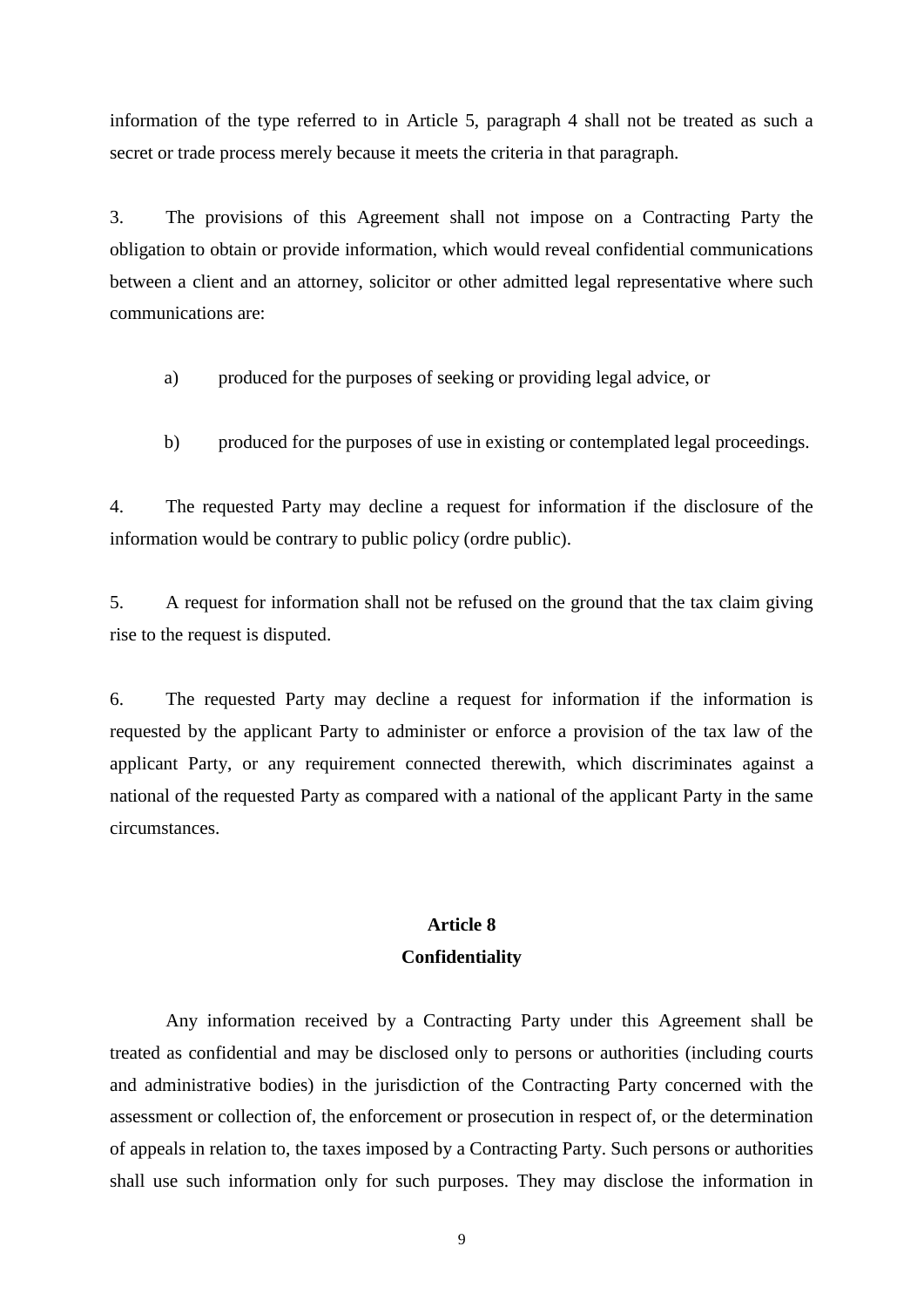public court proceedings or in judicial decisions. The information may not be disclosed to any other person or entity or authority or any other jurisdiction without the express written consent of the competent authority of the requested Party.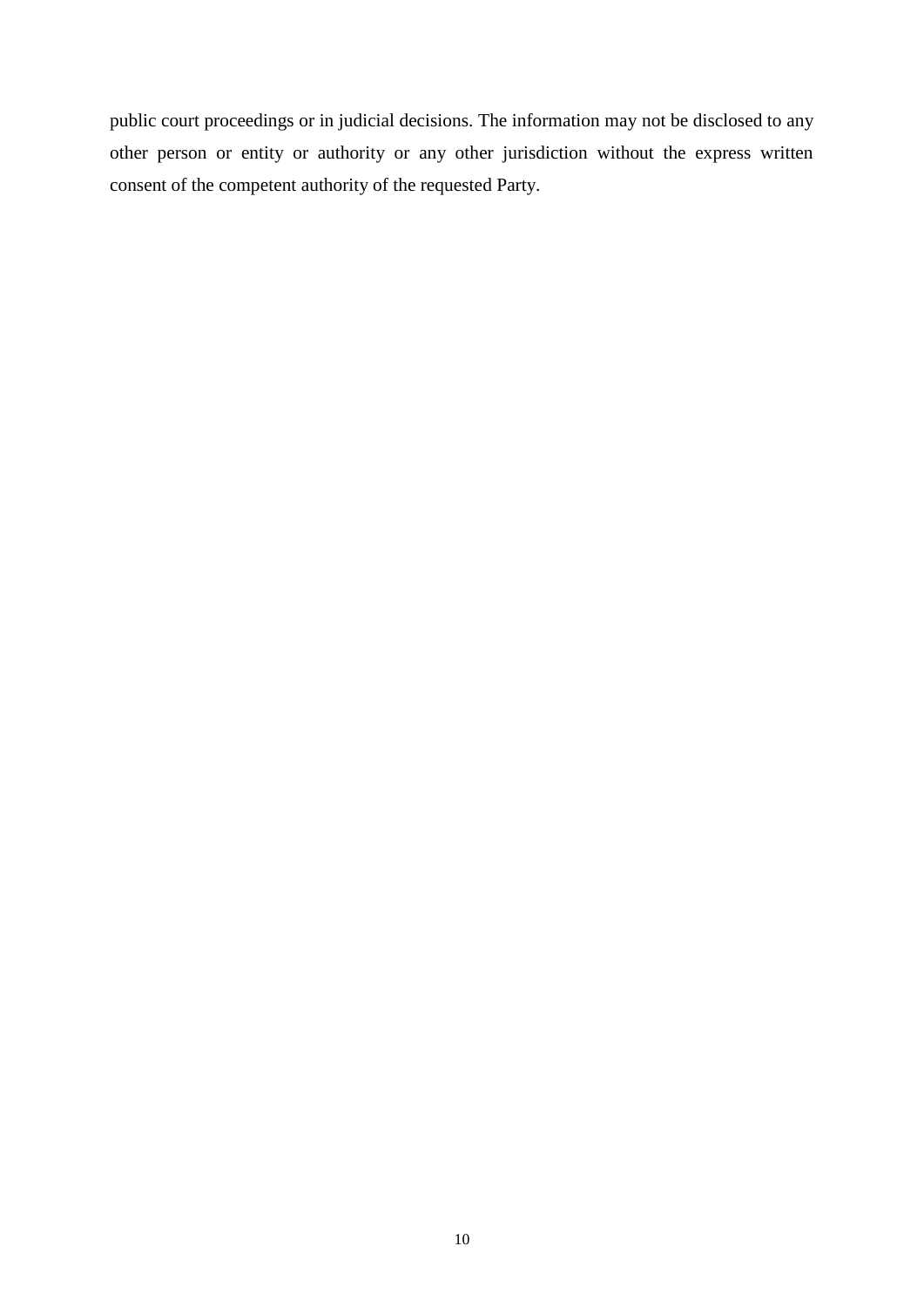# **Article 9**

#### **Costs**

Incidence of costs incurred in providing assistance shall be agreed by the Contracting Parties.

### **Article 10**

### **Mutual Agreement Procedure**

1. Where difficulties or doubts arise between the Parties regarding the implementation or interpretation of this Agreement, the respective competent authorities shall endeavour to resolve the matter by mutual agreement.

2. In addition to the agreements referred to in paragraph 1, the competent authorities of the Contracting Parties may mutually agree on the procedures to be used under Articles 5 and 6.

3. The competent authorities of the Contracting Parties may communicate with each other directly for purposes of reaching agreement under this Article.

# **Article 11**

## **Entry into Force**

1. Each of the Parties shall notify the other in writing of the completion of the procedures required by its law for the entry into force of this Agreement.

2. The Agreement shall enter into force on the thirtieth day after the receipt of the later of these notifications and shall thereupon have effect:

a) for criminal tax matters on that date;